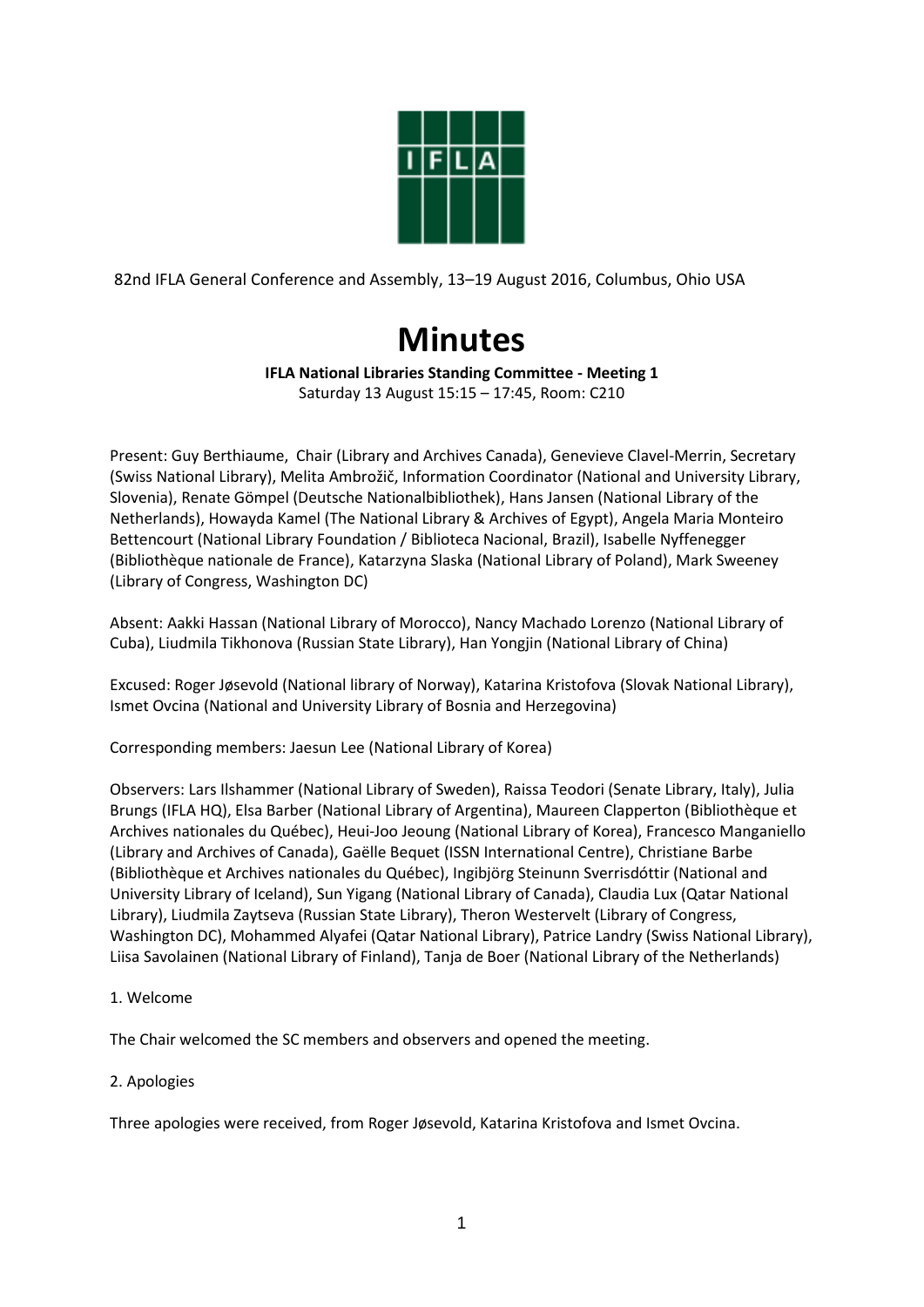### 3. Introduction of members and guests

Those attending presented themselves briefly.

4. Adoption of the Agenda

The agenda was approved with the addition of a point under AOB concerning the IFLA worksheets on dynamic units.

5. Approval of the minutes from the meetings in Cape Town

The minutes were approved.

6. Report from the Chair on the IFLA Leadership brief

The Chair summarized the main information from the IFLA Leadership Brief held earlier in the morning: the new Secretary General, Gerald Leitner, is aiming to make IFLA more inclusive and consult members more frequently, with more emphasis to be placed on the professional units. In a first stage, there will be a meeting in March 2017 in Athens to start a global discussion on IFLA's vision for the next years. The officers from all units will be invited to attend in order to reach a synchronized vision across the organization. Regional meetings will follow. The first results are expected by WLIC 2017, with follow-up discussions to place in March 2018 to finalise the programme.

A library map of the world will be developed to show the number of all types of libraries in all countries.

A membership survey will be carried out in October/November 2017 to determine what information IFLA members most value and what they expect from IFLA. First results should be delivered to the Governing Board in December 2017. The survey will be sent out in all 7 IFLA official languages. IFLA will focus on as well on recruitment – contacting former, non- and potential members, and scan the information world to determine if there are other associations or organisations drawing members away.

The IFLA website will be redesigned in 2016-2017.

Publications: the IFLA journal is now an e-journal by default though paper copies may be requested. IFLA publications will be licensed CC BY 4.0. The series on bibliographical control will be open access and produced in-house (more centralized proof reading and editing). The IFLA publication series will continue under a new editor and a new contract. Satellite meeting papers and posters will be loaded to the IFLA Library.

Basecamp and survey gizmo will still be available for sections to use.

7. National Libraries Section´s program at IFLA 2016 (open session, SIGs and other sessions of interest)

The Chair reminded attendees of the Section's sessions at IFLA 2016:

- SC meeting II: Wednesday August 17th 11.30-13.00, Room C224 Agenda
- Session 97 Monday 15 August 2016 09:30 11:30 | Room: C220 222 How do international relations add value? Innovation through internationalisation - National Organisations and International Relations (NOIR SIG)
- Session 115 Monday 15 August 2016 16:00 18:00 | Room: C220 222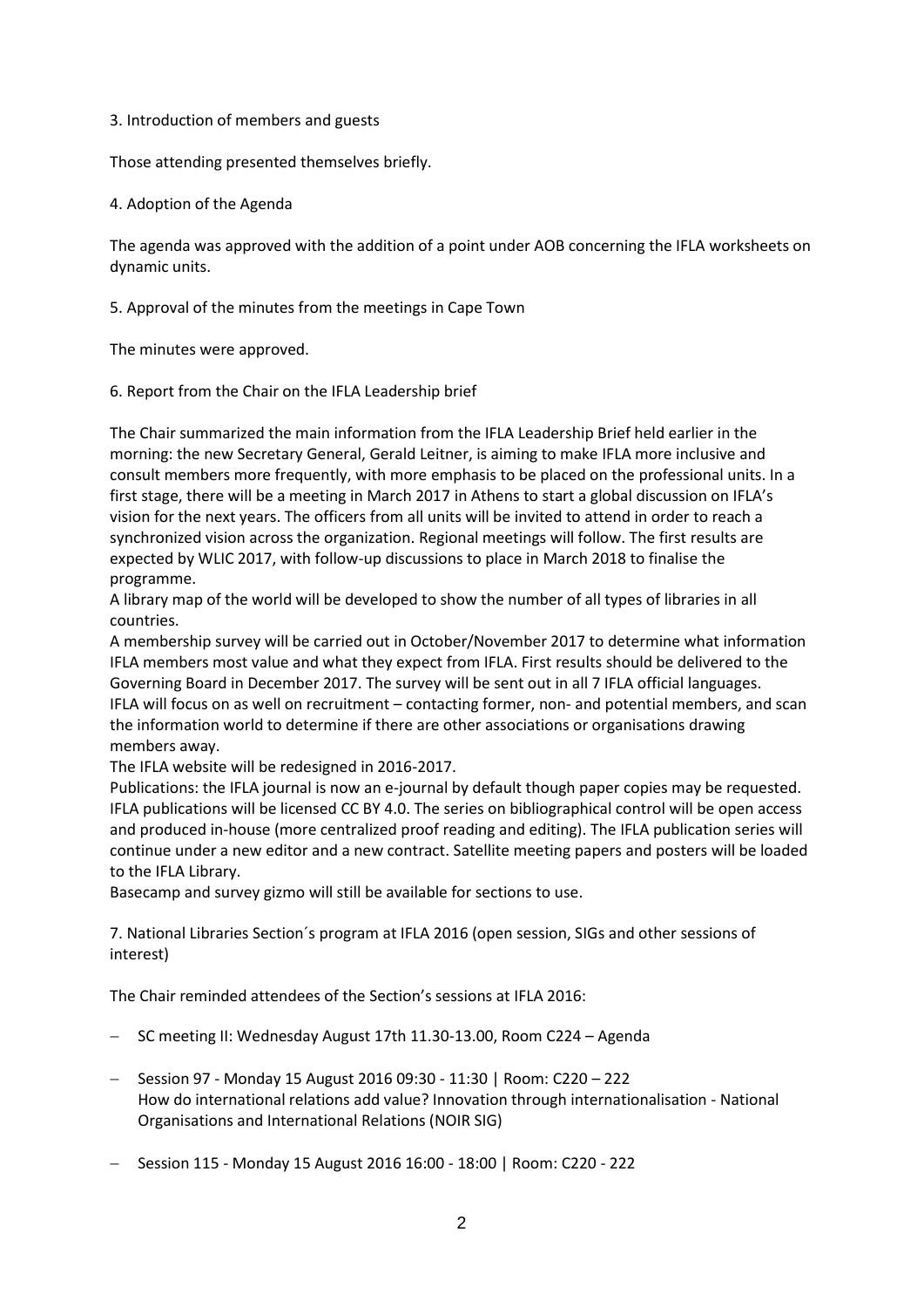The role of National Libraries in contributing towards the achievement of sustainable development goals - National Information and Library Policy (NILP SIG)

 Session 201 - Thursday 18 August 2016 08:30 - 10:30 | Room: Union Station A/B/C National Libraries and digital collaboration: building connections and communities - National Libraries Open Session

The President Donna Scheeder, Secretary General Gerald Leitner and President-elect Glòria Pérez-Salmerón attended the meeting and reminded colleagues about other sessions; the President's session to be held on Monday 15 August 9:30 (at the same time as the NOIR SIG session), and the President-elect's session on Thursday 18 August at 8:30 (at the same time as the NL session).

8. Review of the SC activities and action plan August 2015-August 2016

The section submitted its action plan to IFLA as well as an annual report. The main activities during the year were the selection of a theme and speakers for the open session, led by Isabelle Nyffenegger, and the preparation and distribution of the survey, led by Hans Jansen and Genevieve Clavel (to be discussed under point 10). In December 2015, the Chair and Secretary met the Chair and Vice-Chair of CDNL, Kai Ekholm and Marie-Christine Doffey, in Geneva to discuss potential synergies between them and plan the 2016 CDNL meeting. They agreed that digital unification is a key topic for the future. A meeting on this point was also planned for Monday August 15 with representatives from IFLA Cultural heritage Key Initiative, CDNL, UNESCO and the NL section.

9. National Organizations and International Relations update: change of convener

A new convener for the NOIR SIG had been proposed and accepted during WLIC 2015: Guido Jansen, Head, International Cooperation Deutscher Bibliotheksverband E.V. Germany. Unfortunately, he had to step down in February 2016. Katharina Beberweil, Manager, Library and Information Centre IBFD Netherlands accepted the nomination to become convener. However, as she was unable to reach Columbus in time, Genevieve Clavel agreed to manage the NOIR SIG session, with the help of Kelly Moore and Marian Koren.

10. Survey on national library activities, Hans Jansen (KB, NL) and Genevieve Clavel (Swiss National Library

Hans Jansen and Genevieve Clavel presented the first results of the survey designed to provide an inventory of national library functions. (Slides posted to the NL site). The survey design, management and analysis was carried out by Martijn Kleppe (NL). Following a scoping meeting held in Bern in February 2016, eight topics were selected for the survey:

Background participants, Collection Development, Collection Management/Metadata, Preservation & Conservation, Making Collections available, Outreach, Cooperation & Coordination, Special functions.

The draft survey was distributed to members of the Working Group and after comments had been incorporated it was sent out to the Standing Committee members. 18 colleagues replied. The results could not be considered as significant given the small number but the goal is to extend the survey to all CDNL members.

The results are available at [http://bit.ly/libraryfunctionsdatacenter.](http://bit.ly/libraryfunctionsdatacenter) An interactive map shows which libraries responded and their main functions. The following elements were highlighted as important activities for national libraries over the next five years:

- Training courses and workshops for Library's staff
- Development of library standards